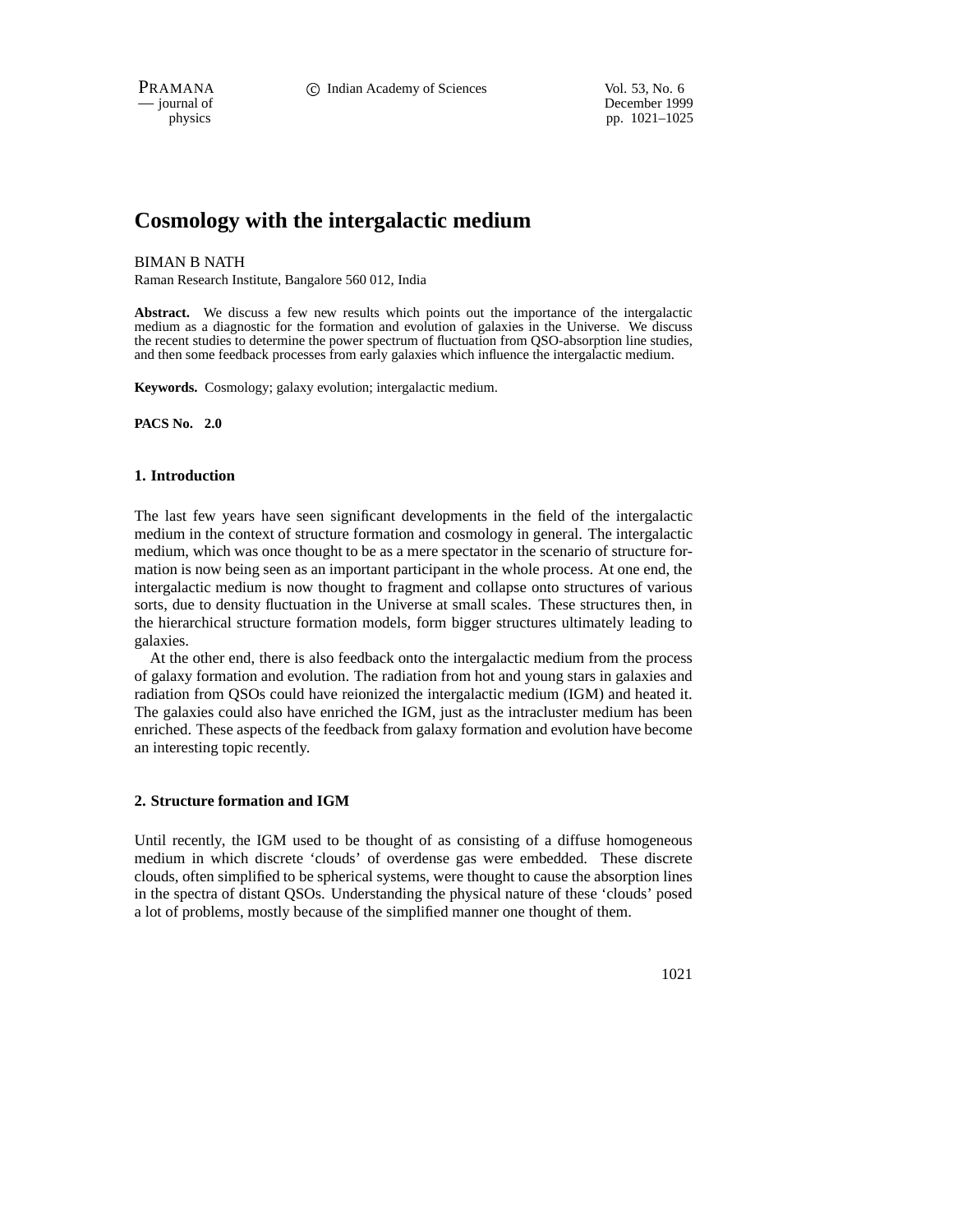#### *Biman B Nath*

Recent numerical simulations have shown a much more elegent way to think of the IGM and to interpret these absorption lines. Also, high resolution spectra from high redshift QSOs have enabled the astronomers to compare some of these ideas with observations to a high accuracy.

Instead of dividing the QSO spectra into discrete lines of various HI column densities, one now thinks of the spectra being caused by a continuously varying density field in the line of sight. Lines with small HI column density, say of order  $N_{\rm HI} \lesssim 10^{14.5}$  cm<sup>-2</sup> comes from regions with overdensities of order  $\rho/\bar{\rho} \lesssim 10$  at  $z \sim 2{\text -}5$ . Most of the gas is only slightly non-linear, and it looks like that effects of shock heating etc influences regions with a small volume filling factor. The behaviour of this mildly overdense gas can be understood from simple considerations of photoionization from the background UV radiation and recombination. These consideration leads to a simple relation between the HI content of the region and the overdensity, or, equivalently, the HI opacity, which can be directly measured, and the overdensity.

Firstly, considering the heating due to photoionization and cooling due to adiabatic expansion and recombination, one can derive the evolution of the temperature of the gas [1]. For a typical background radiation spectrum and for typical reionization histories, it turns out that  $T = T_0(\rho/\bar{\rho})^{\alpha}$ , where  $4000 \lesssim T_0 \lesssim 10^4$  K and  $0.3 \lesssim \alpha \lesssim 0.6$ . Secondly, Since the recombination rate is  $\propto T^{-0.7}$ , the equilibrium HI content is  $\propto \rho^2 \Gamma_{\rm HI}/T^{-0.7}$ , where  $\Gamma_{\rm HI}$  is the photoionization rate. This turns out that,

$$
\tau = A(\rho/\bar{\rho})^{\beta},
$$
  
\n
$$
A \sim 0.8 \left(\frac{1+z}{4}\right)^6 \left(\frac{\Omega_b h^2}{0.02}\right)^2 \left(\frac{h}{0.65}\right)^{-1} \left(\frac{H(z)/H_0}{4.5}\right)^{-1}
$$
  
\n
$$
\times \left(\frac{\Gamma_{\rm HI}}{10^{-12}s^{-1}}\right)^{-1} \left(\frac{T_0}{10^4 K}\right)^{-0.7},
$$
\n(1)

where  $\beta \sim 1.6$ , A is a parameter to be determined.

Given this relation between the opacity (or lack of flux) and the overdensity, one can recover the underlying density field which causes the absorption features in the QSO spectra. Croft *et al* [2] have recently determined the 1-D line of sight density field from a high resolution spectrum, after determining the value of  $\Lambda$  from comparison of numerical simulation results with different values of  $\vec{A}$  with the observed spectra. They then converted the 1-D power spectrum to a 3-D power spectrum and compared with the theoretical expectations.

These exercises give the power spectrum upto lengthscales  $2\pi/k \sim 700$  km s<sup>-1</sup>, where it has never been probed earlier. The slope of the power spectrum seems to agree with with inflation+CDM models. Croft *et al* [2] found from a study of 17 QSO spectra that for open CDM models the best fit gives  $\Omega_0 \sim 0.5 \pm 0.1$  and for flat model,  $\Omega_0 \sim 0.35 \pm 1$ 0.1. Although these values are to be treated as being tentative, they already show the importance of studying the IGM in the context of structure formation in the Universe. One big advantage of getting the power spectrum from IGM is that one need not worry about the 'bias factor' that crops up when one recovers the power spectrum from galaxy surveys.

Therefore, one now looks at the IGM as fragmenting under the influence of the primordial density fluctuation at high redshift, and which has a web-like structure, with filaments, sheets interconnected through vortices. Simulations show that gas in the IGM collapses onto these structures (filaments/sheets), which are transient as the gas flows towards the vortices with a timescale of a Hubble time.

1022 *Pramana – J. Phys.,* **Vol. 53, No. 6, December 1999**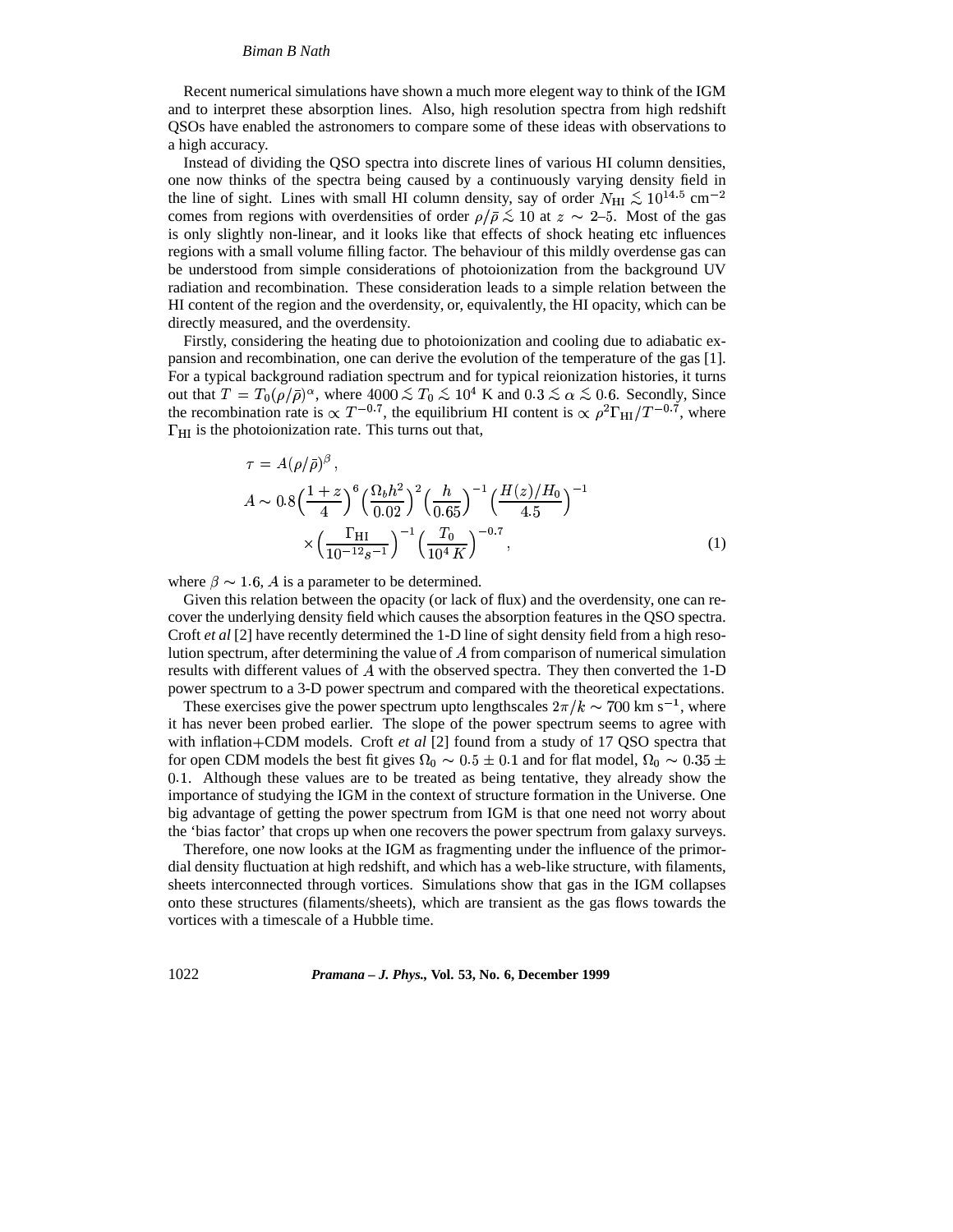#### *Cosmology with the IGM*

The lines with HI column densities much larger than  $10^{15}$  cm<sup>-2</sup>, however, need to be treated with caution. These absorption lines are usually accompanied by metal lines, which suggest some amount of chemical evolution. They are definitely caused by in-situ star formation in these galaxies or proto-galaxies, and the evolution in time of the metallicity and line density have been modeled. We will instead focus on the enrichment of the lower column density lines below.

#### **3. Feedback from structure formation**

As far as the feedback processes from galaxy formation on the IGM is concerned, one important question is what keeps the IGM ionized at high redshift. The clues to this question is to be found in the spectrum and amplitude of the ionizing background radiation, if photoionization is the cause of reionization. The UV background radiation at high redshift has been determined to some accuracy by the so-called Proximity effect from the study of Lyman- $\alpha$  forest clouds. The intensity at the Lyman break (912 Å) has been found to be of order  $J = 10^{-21 \pm 0.3}$  erg cm<sup>-2</sup> s<sup>-1</sup> sr<sup>-1</sup> Hz<sup>-1</sup>. It is supposed to peak around  $z \sim 2\text{--}3$ although the evolution at higher redshift is not yet conclusive. One, therefore, has to look for sources which can give rise to such a radiation with this evolution in time.

In addition to the amplitude, one also has some ideas about the spectrum of thisradiation. The difference between absorption due to HI and that due to other species indicates the difference between the abundance of HI and other different ionization species of other elements, say, helium. This in turn indicates the ratio of the intensity of the ionizing radiation at frequencies corresponding to threshold of ionization of the respective species. For example, the comparison of absorption due to HI and HeII, the absorption due to which has been detected in the last few years, is suggestive of the difference in the intensity at  $912 \text{ Å}$  and  $304 \text{ Å}$ . In other words, one has an idea of the spectrum from these observations although the accuracy is limited by the fact that there are a number of steps in the process and many assumptions involved. For example, we have found that observations constrain the ratio of the intensity at these wavelengths,  $S_L$  can be between 16 and 650 at  $z \sim 2.5$ [3].

The spectrum is a diagnostic of the sources of the ionizing background. For example, if QSOs are the primary cause of the radiation, then the spectrum is expected to be harder than if star-forming galaxies are the dominant sources (a hard spectrum means a small value for  $S_L$ ). Recently, using semi-analytical calculations of galaxy formation and evolution, which uses some prescription for star formation and includes the effect of dust obscuration in early galaxies, and which uses the hierarchical structure formation models, it has been found that galaxies could not have been a dominant source of the ionizing radiation [4]. The constraints used are (1) observed evolution of the luminosity density in different bands, UV, optical, near and far-infrared (2) evolution of HI content of the Universe as deduced from the observations of damped Lyman- $\alpha$  systems and (3) evolution of metallicity in the Universe, again deduced from damped Lyman- $\alpha$  systems. It was found that galaxies can become as dominant as QSOs at very low redshifts but QSOs are dominant by a large factor at higher redshifts.

This exercise was, however, done within a redshift range of  $1 < z \lesssim 4$ , although one knows from QSO spectra from higher redshift that the Universe has been reionized even before this. What could have ionized the Universe then and kept it ionized before  $z \sim 4$  is yet to be determined and it is a topic of interest now.

*Pramana – J. Phys.,* **Vol. 53, No. 6, December 1999** 1023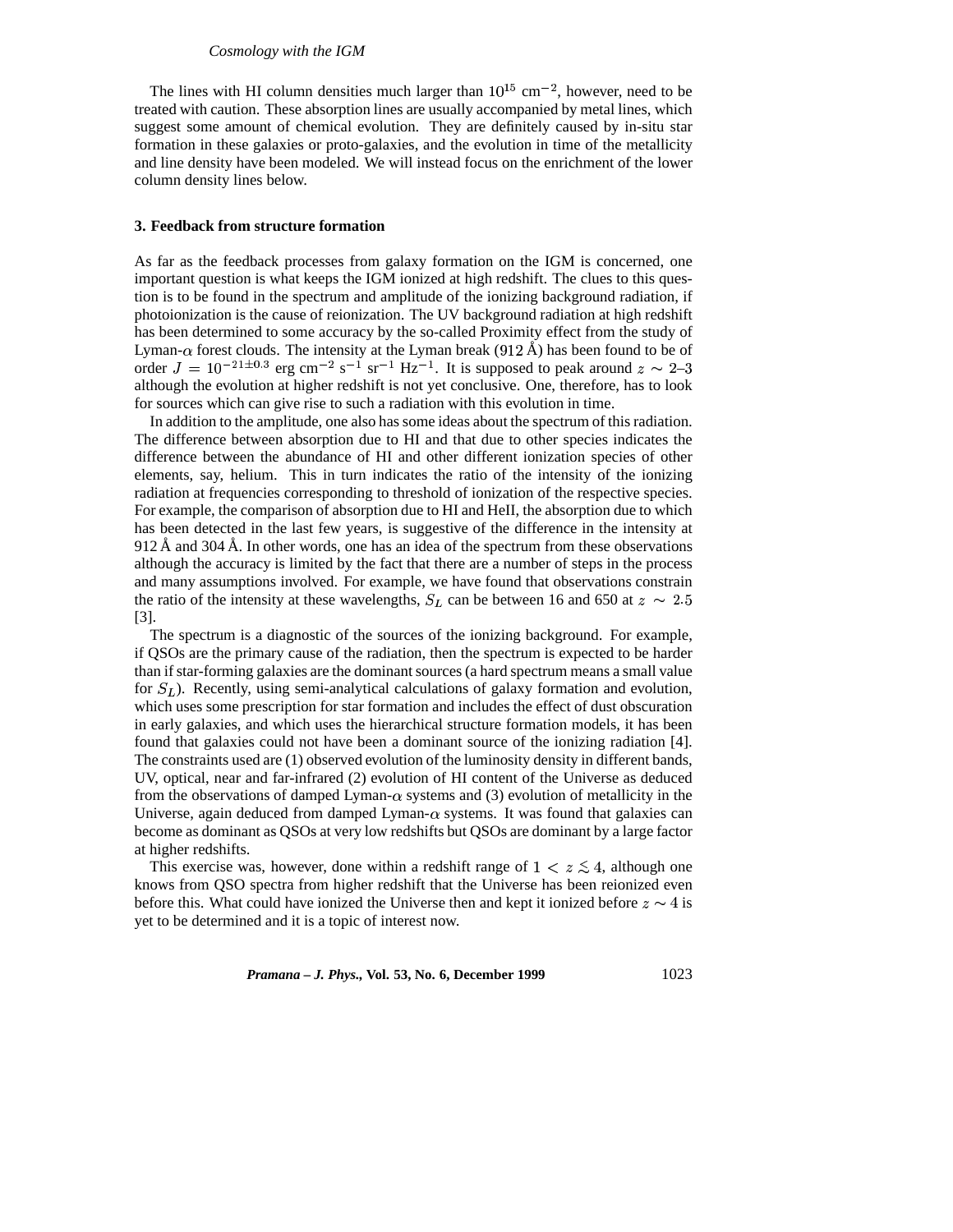#### *Biman B Nath*

Another feedback process is that of enriching the IGM by the early galaxies. Nearby starburst galaxies have been observed to have galactic winds, powered by supernovae from a frenzy of star formation. The same mechanism is supposed to be at work in enriching the intracluster medium, the hot gas in clusters. It is therefore possible that early galaxies had enriched the IGM through galactic winds. This is very interesting because the IGM has been recently found to be enriched at  $z \sim 3$ .

The metallicity of Lyman- $\alpha$  absorption systems with large HI column densities mentioned above are definitely due to in-situ star formation. The cause of the enrichment of the Lyman- $\alpha$  forest systems, with  $N_{\rm HI} \gtrsim 10^{14.5}$  cm<sup>-2</sup> is yet to be determined. In the numerical simulations, these lines usually come from the gas near the vortices in the IGMweb. The question is whether the enrichment is due to in-situ star formation, or due to a more pervading enrichment of the IGM at some earlier epoch. Cowie *et al* and others found in the last couple of years that the metallicity of systems with  $N_{\rm HI} \gtrsim 10^{14.5}$  cm<sup>-2</sup> is almost independent of the HI column density and is of order  $10^{-2.5}$  solar. One should keep in mind that the determination of the metallicity depends on the knowledge of the ionizing background radiation spectrum. Recently Lu *et al* [5] claimed that they could not detect any CIV lines in systems with lower column densities and the upper limit to the metallicity is  $10^{-3.5}$  for  $N_{\rm HI} \lesssim 10^{14}$  cm<sup>-2</sup>. Cowie and Songaila [6], however, claimed recently that the even these systems are enriched to almost the same level.

If the enrichment has been more pervasive, then one possibility is that it was done by pregalactic objects at very high redshifs, and numerical simulations (Gnedin and Ostriker [7]) show that it is possible to enrich the IGM to the observed level, and they also show that the metallicity will be small in systems with small overdensities, that is low HI column density. It is also possible to enrich the IGM with conventional galactic winds form early galaxies at  $5 \le z \le 10$  [8,9] in the framework of standard structure formation models.

The detection of heavy elements in IGM raises the question whether or not there is also dust and if dust heating can be become important as compared to the simple photoionization heating. Hot electrons ejected by ionizing background photons impinging on dust grains can heat up the ambient gas. We have done detail calculation for this scenario, with different type of dust and different mixtures, with different ionizing background radiation spectra and found that dust heating can be comparable to and in some cases more important than simple photoionization heating. The temperature of Lyman- $\alpha$  systems, regions overdense by a factor of  $\sim$  10, can be increased by a factor of order two more than in the case of only photoionization. There are some evidences for temperature evolution in redshift in Lyman- $\alpha$  systems although they are not yet conclusive [10].

If there is dust, then in addition to heating the gas, it will also radiate and will distort the background radiation in the infrared region. Although the spectral distortion of the CMBR has been found to be small, we recently found that if the overdense regions are clustered, then the resulting anisotropy is still an order of magnitude smaller than the upper limits observed now but it could be significant for future observations  $(\langle \Delta I_d^2 \rangle^{1/2} \langle I_d \rangle \sim 10^{-5}$  at  $10''$  scales and at 360 GHz) [11].

Another interesting feedback process is from the mechanical energy input from early quasars if the formation of black holes had been efficient in the past. According to Ensslin *et al* [12], it is possible that such energy input could have raised the pressure of the IGM to a few  $\times 10^{-16}$  erg/cc, compared to the usual value of pressure assumed from photoionization heating, of order  $10^{-18}$  erg/cc.

1024 *Pramana – J. Phys.,* **Vol. 53, No. 6, December 1999**